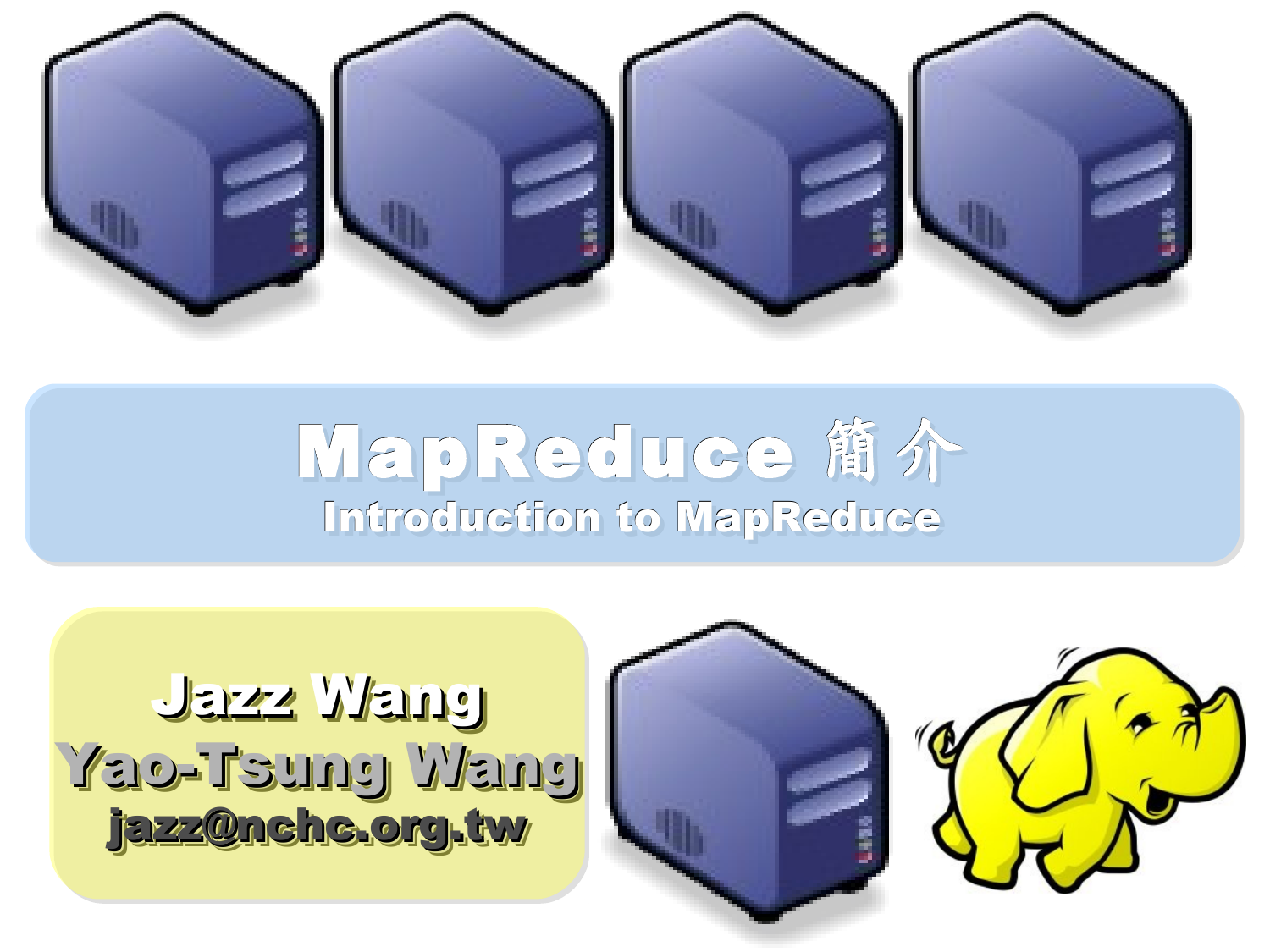#### Divide and Conquer Algorithms 分而治之演算法



Example 4: The way to climb 5 steps stair within 2 steps each time. 眼前有五階樓梯, 每次可踏上一階或踏上兩階,那 麼爬完五階共有幾種踏法? Ex :  $(1,1,1,1,1)$  or  $(1,2,1,1)$ 





Example 3:

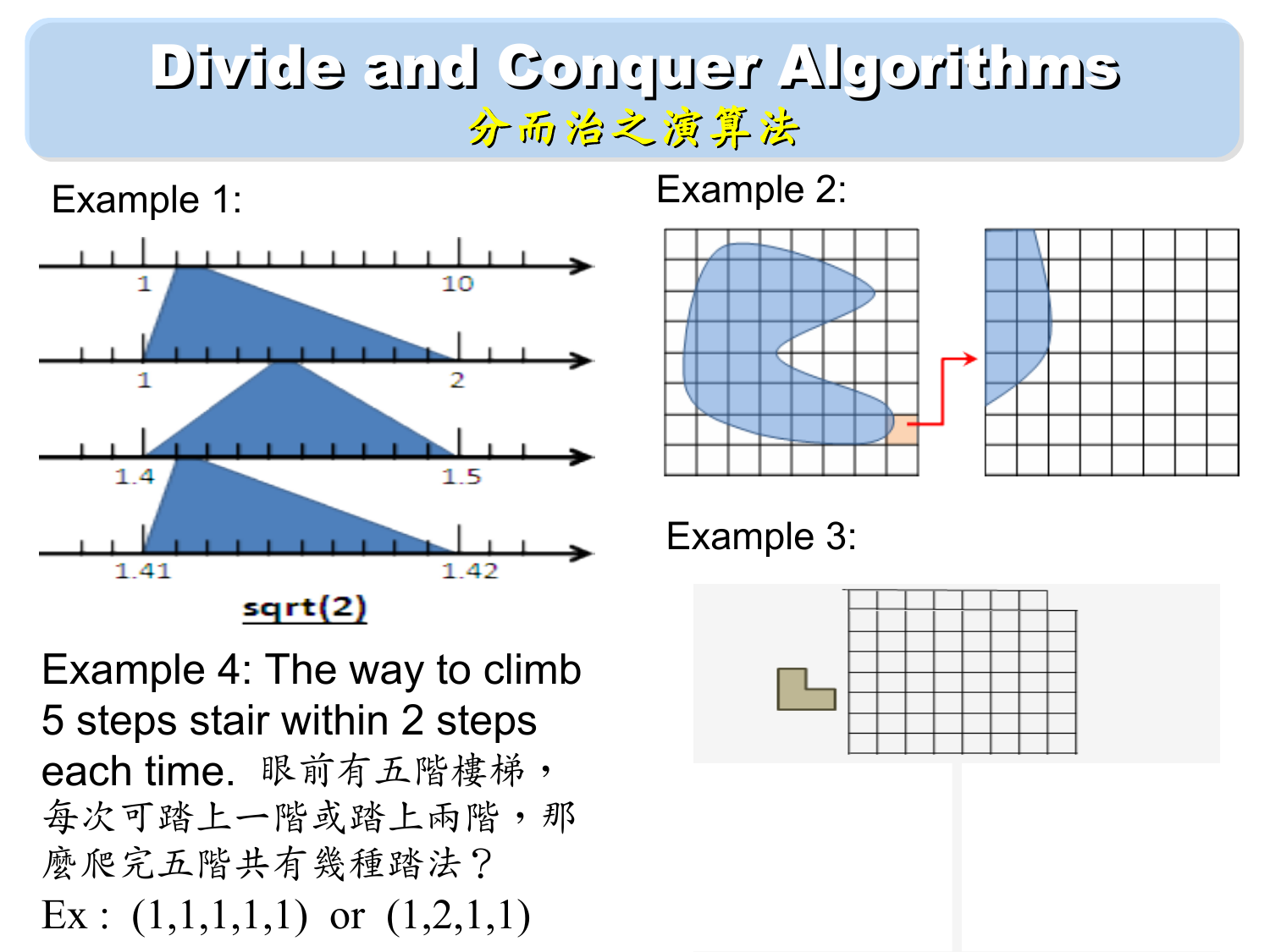## What is MapReduce ?? **什麼是 MapReduce ??**

- **MapReduce** 是 **Google** 申請的軟體專利,主要用來處理大量資料
- **MapReduce is a patented software framework introduced by Google to support distributed computing on large data sets on clusters of computers.**
- 啟發自函數編程中常用的 **map** 與 **reduce** 函數。
- **The framework is inspired by map and reduce functions commonly used in functional programming, although their purpose in the MapReduce framework is not the same as their original forms**
	- $-$  Map(...) :  $N \rightarrow N$

Source:<http://en.wikipedia.org/wiki/MapReduce>

- Ex.  $[1, 2, 3, 4] (2, 2) [2, 4, 6, 8]$
- $-$  Reduce(...):  $N \rightarrow 1$ 
	- $[1, 2, 3, 4]$  (sum) -> 10
- **Logical view of MapReduce**
	- Map(k1, v1) -> list(k2, v2)
	- Reduce(k2, list  $(v2)$ ) -> list(k3, v3)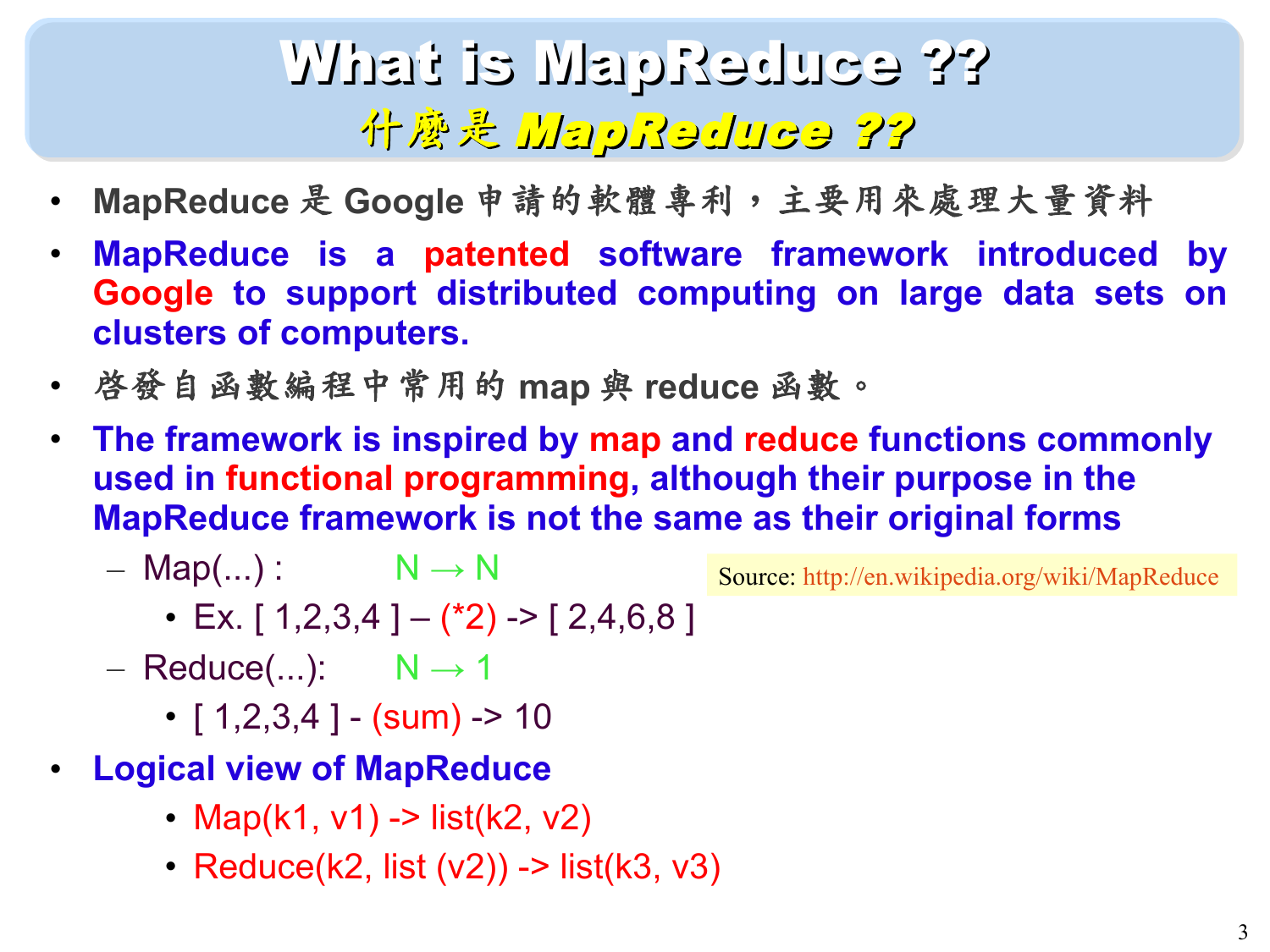### Google's MapReduce Diagram Google 的 MapReduce 圖解

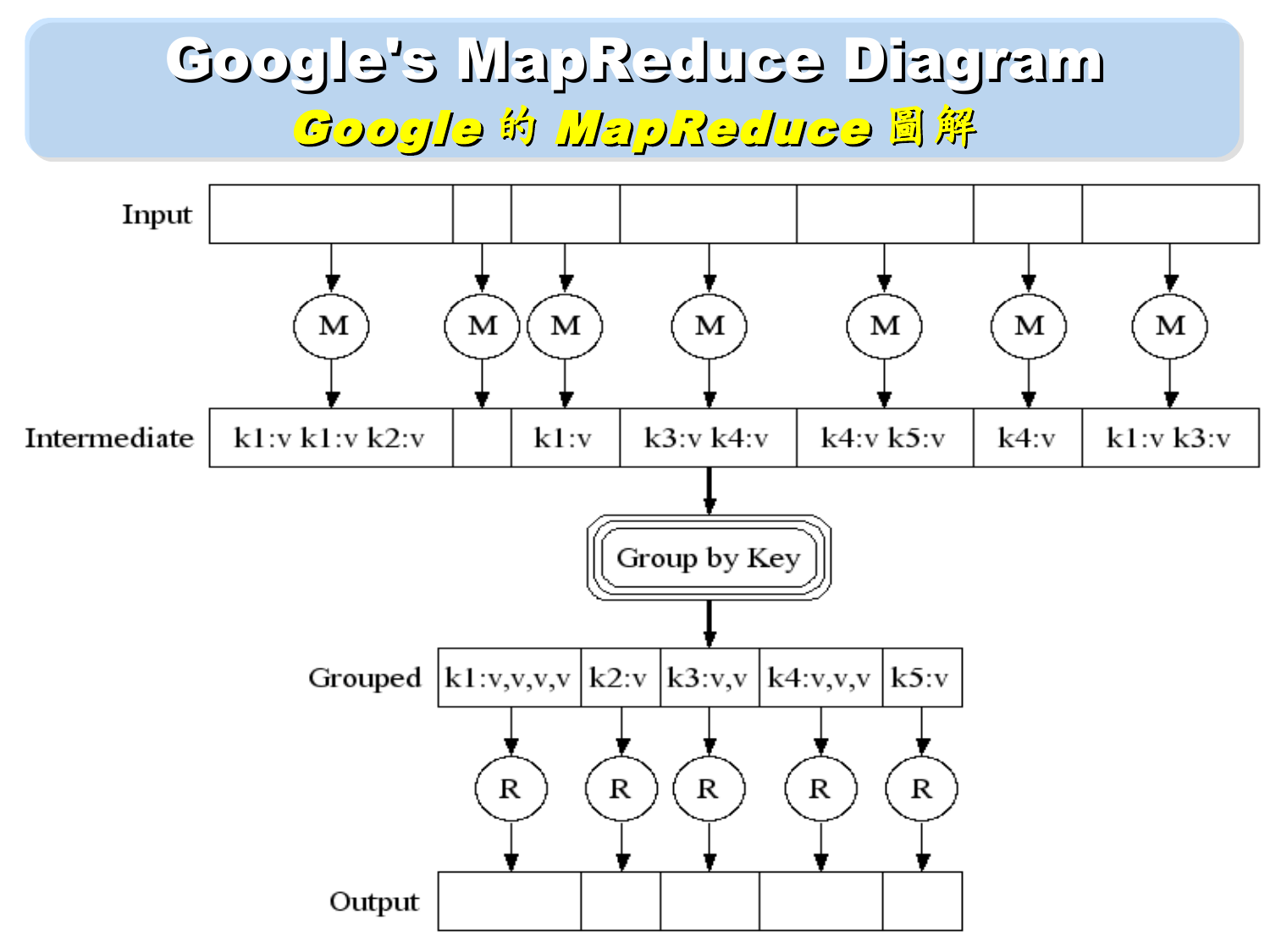## Google's MapReduce in Parallel Google 的 MapReduce 平行版圖解

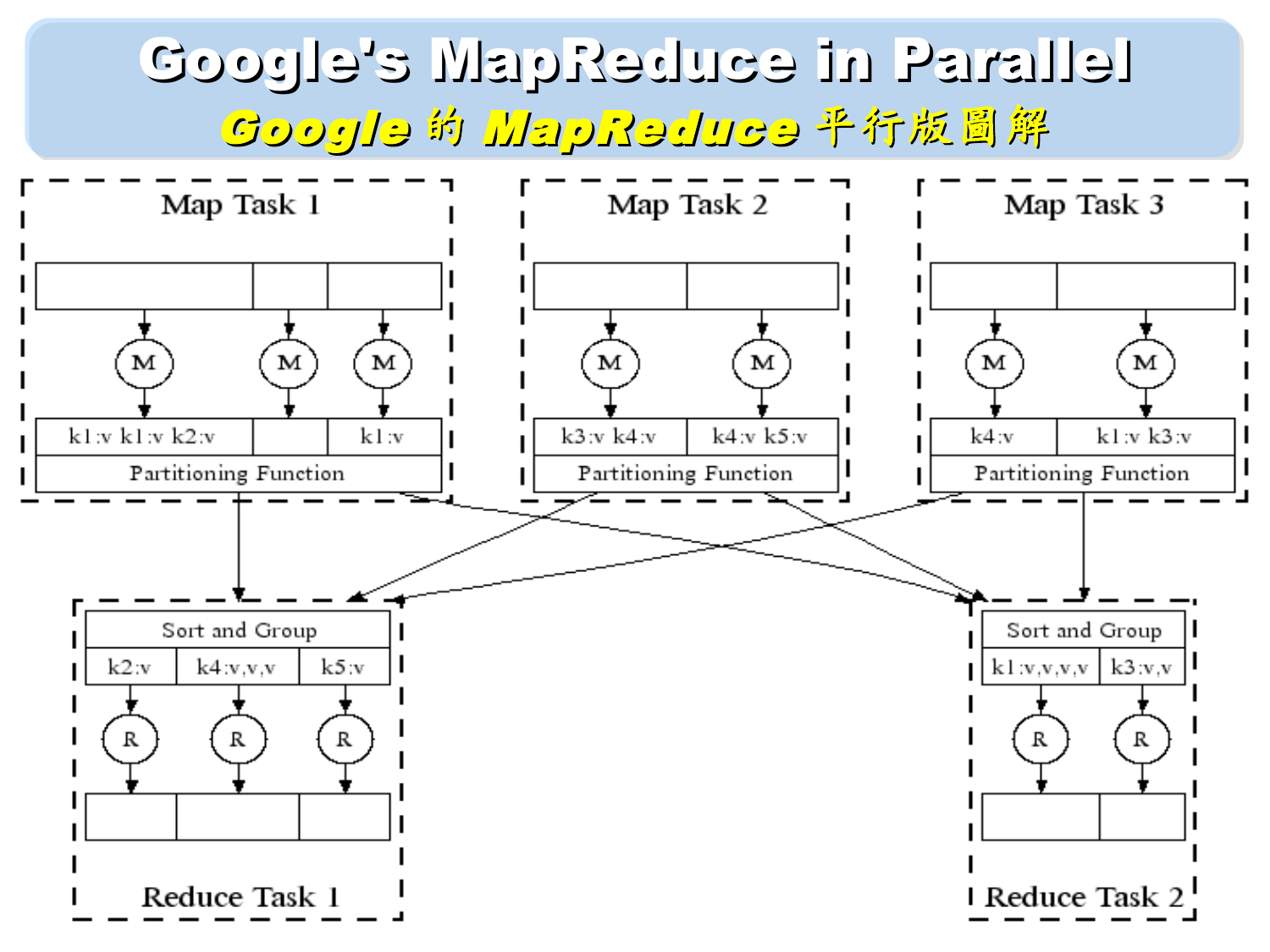#### How does MapReduce work in Hadoop Hadoop MapReduce 選作流程

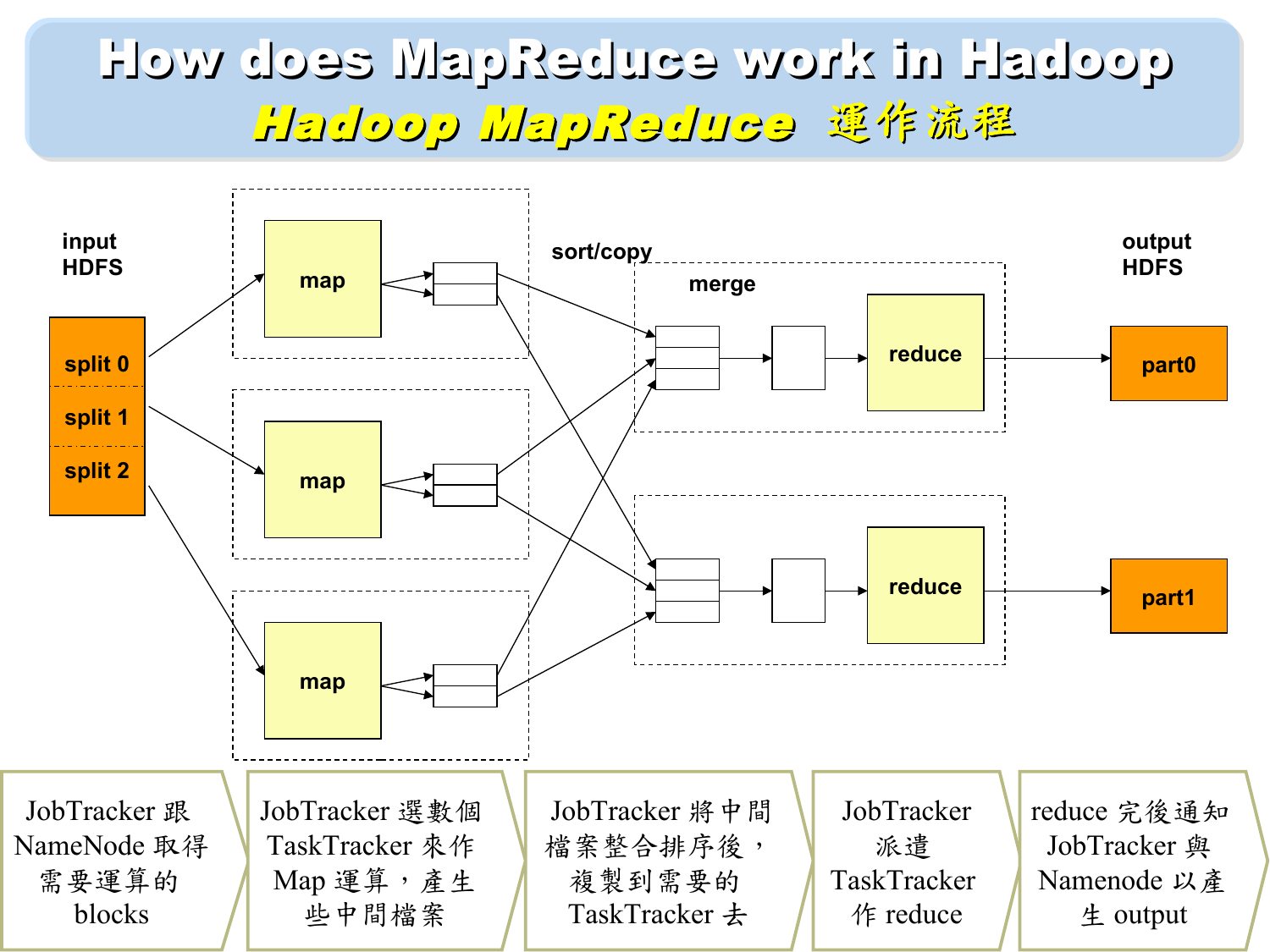MapReduce by Example (1) MapReduce 運作實例 (1)

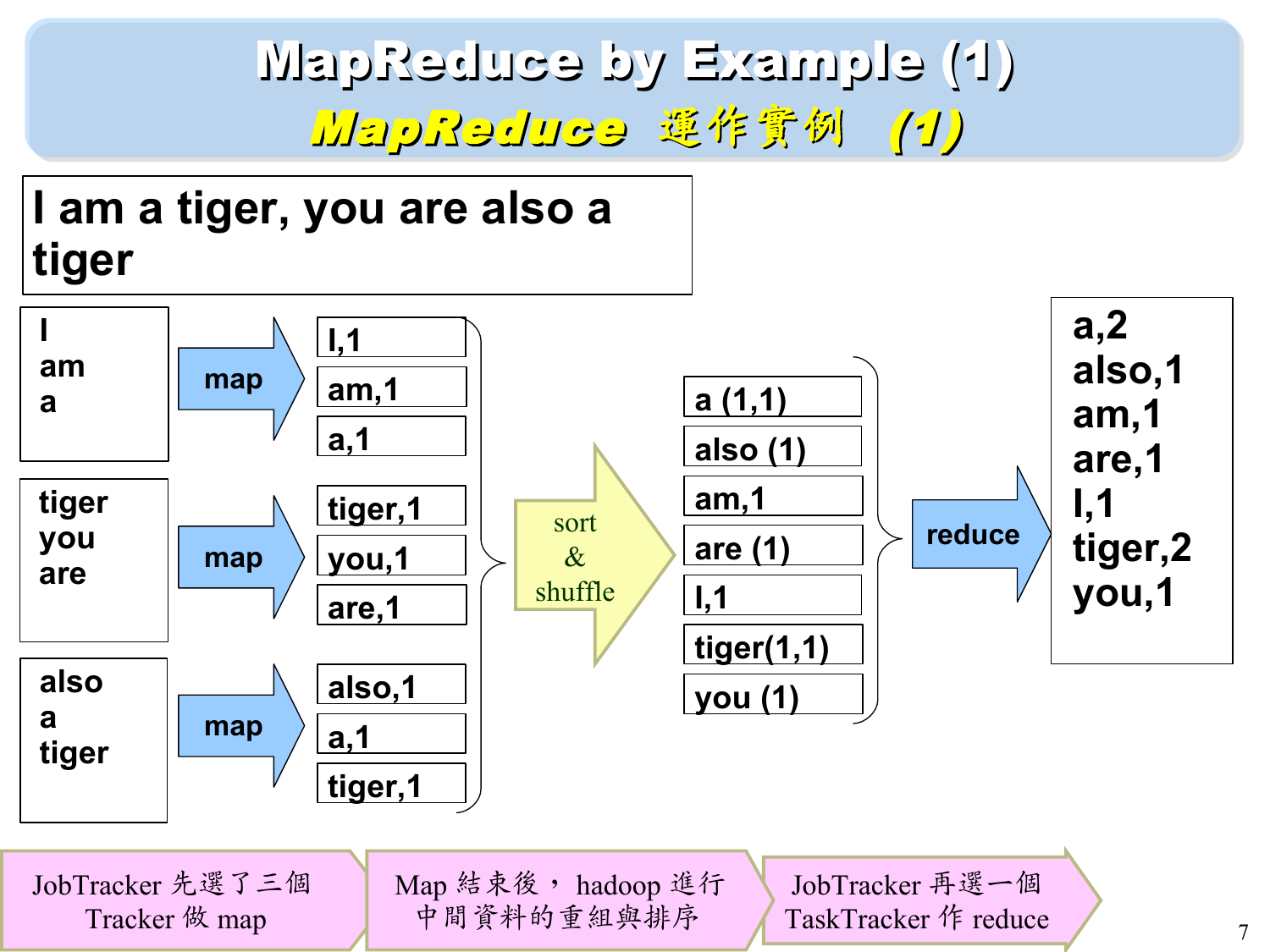MapReduce by Example (2) MapReduce 運作實例 (2)

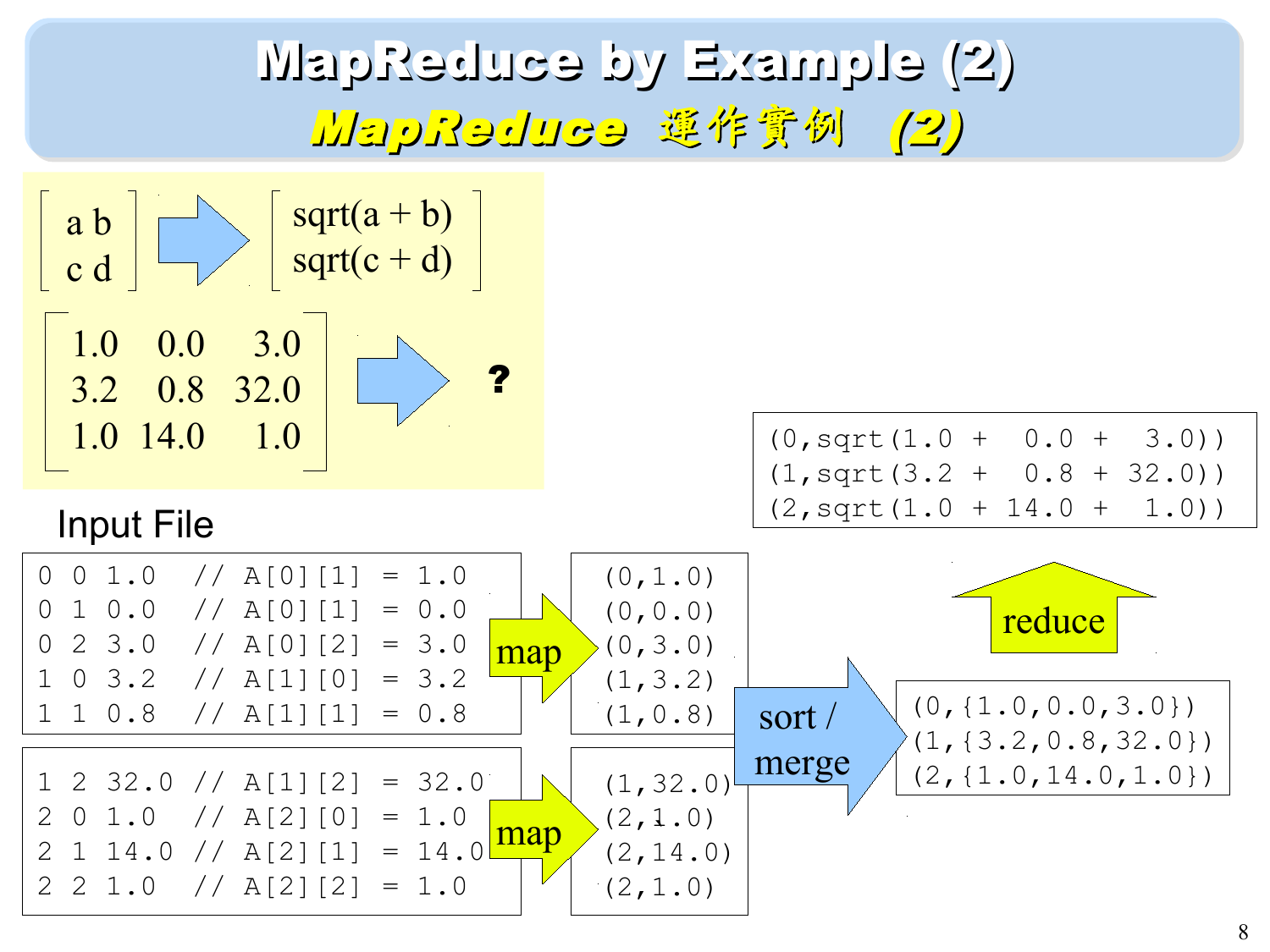## MapReduce is suitable to .... HapReduce 合適用於 .....

- 大規模資料集
- **Large Data Set**
- 可拆解
- **Parallelization**
- Text tokenization
- Indexing and Search
- Data mining

•…

machine learning

- •<http://www.dbms2.com/2008/08/26/known-applications-of-mapreduce/>
- http://wiki.apache.org/hadoop/PoweredBy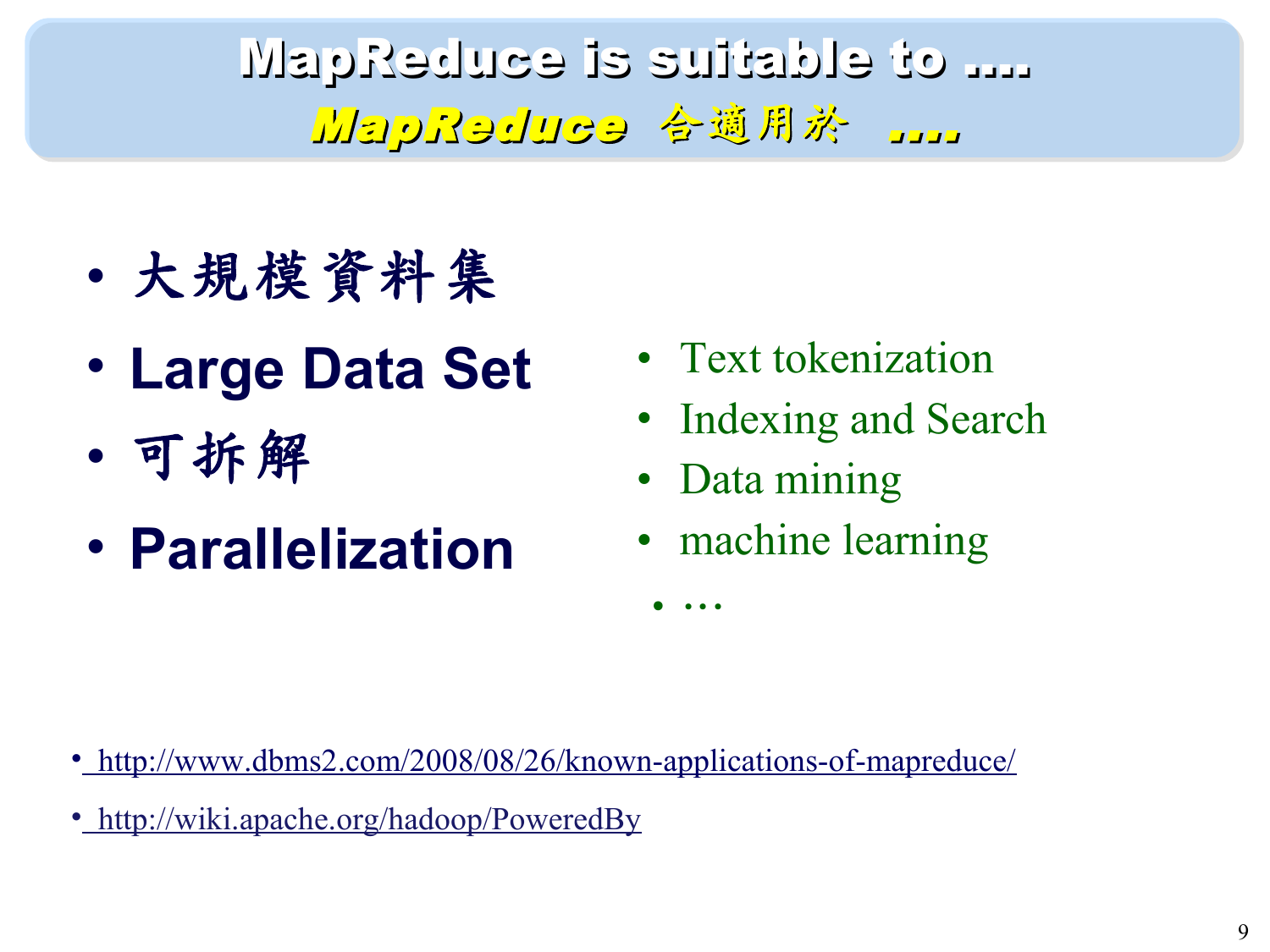

# MapReduce 程式設計入門 MapReduce Programing 101

Jazz Wang Jazz Wang Yao-Tsung Wang jazz@nchc.org.tw Yao-Tsung Wang jazz@nchc.org.tw

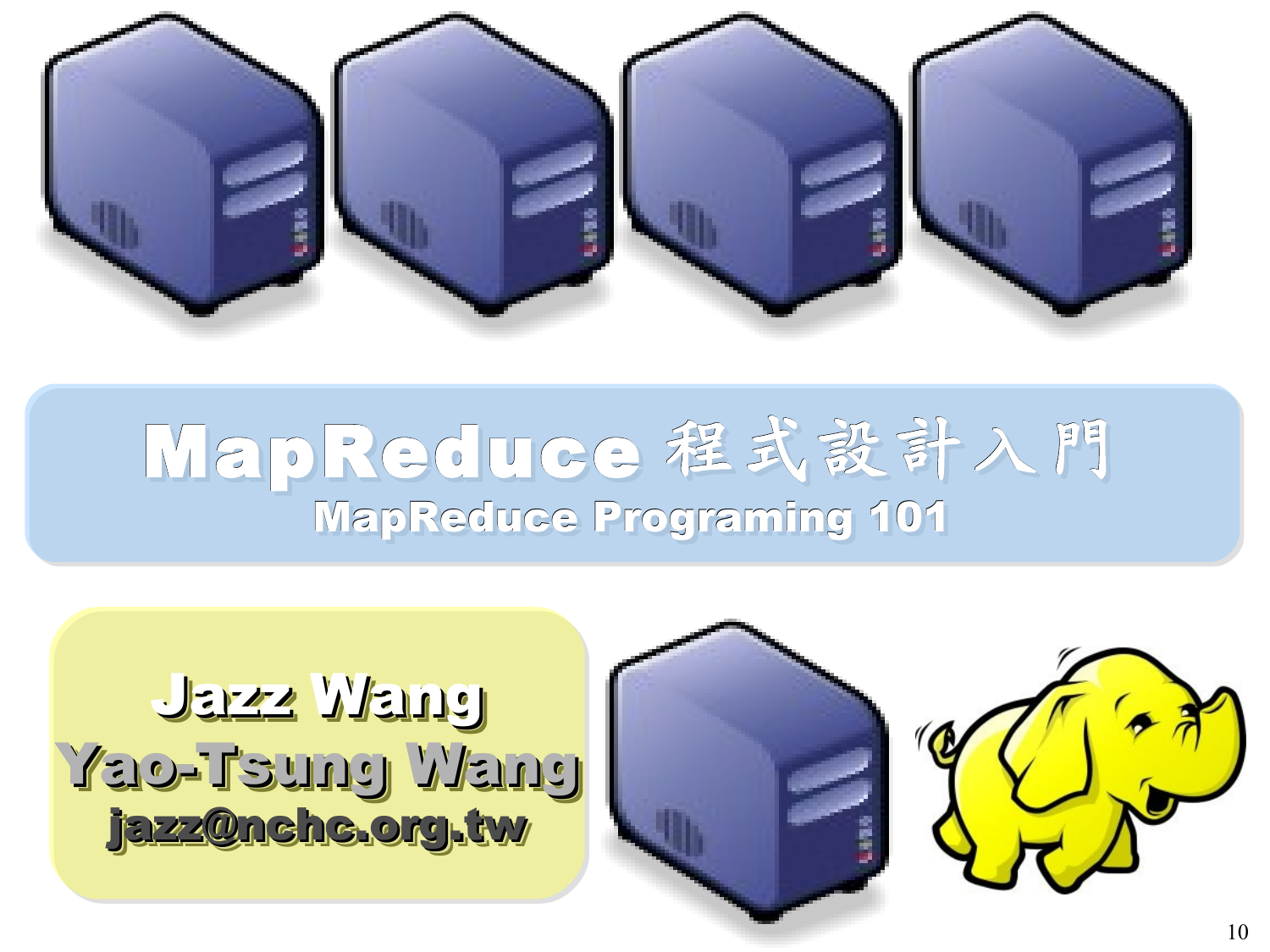#### Program Prototype (v 0.20)

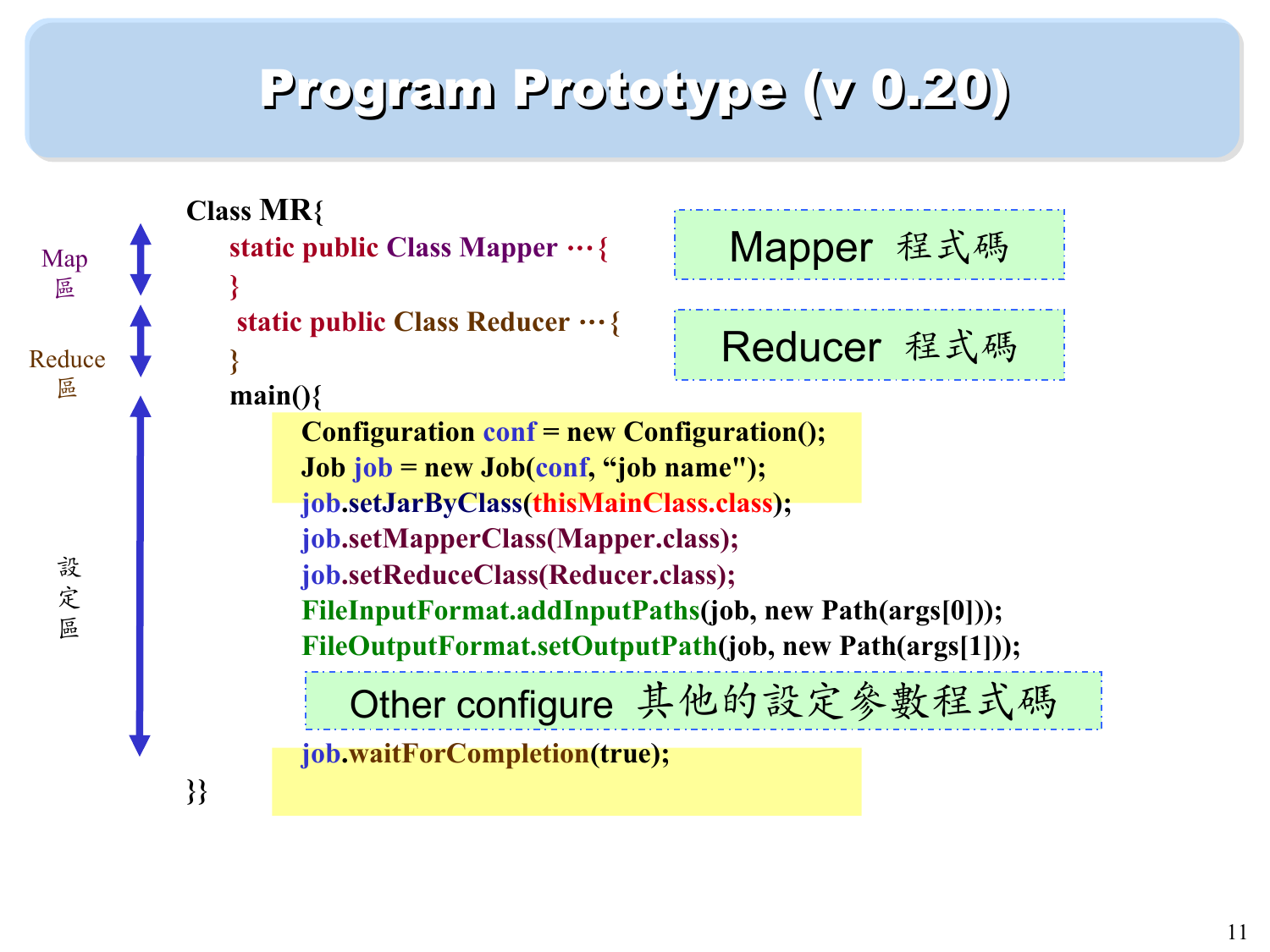#### Program Prototype (v 0.18)

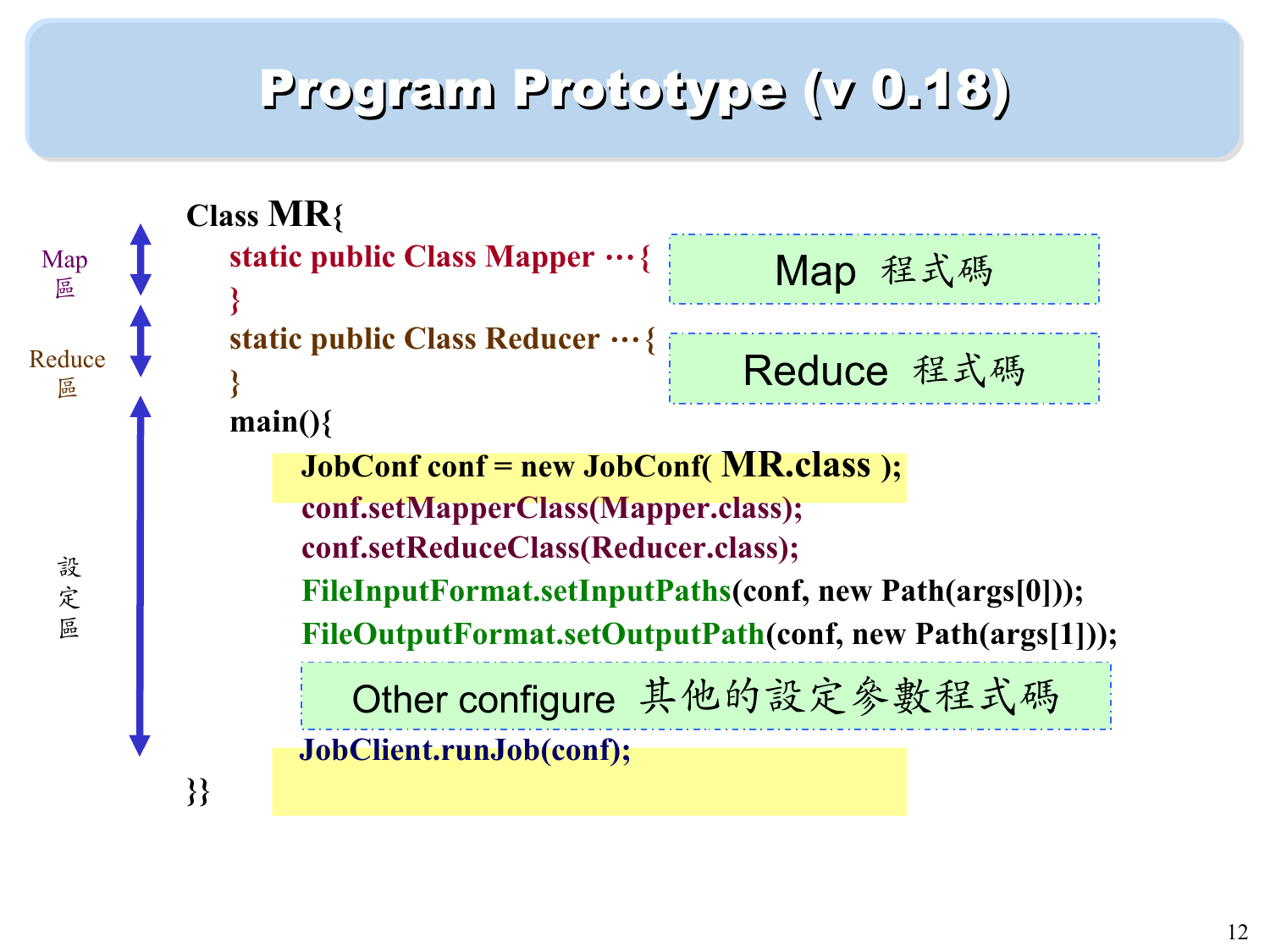#### Word Count - mapper

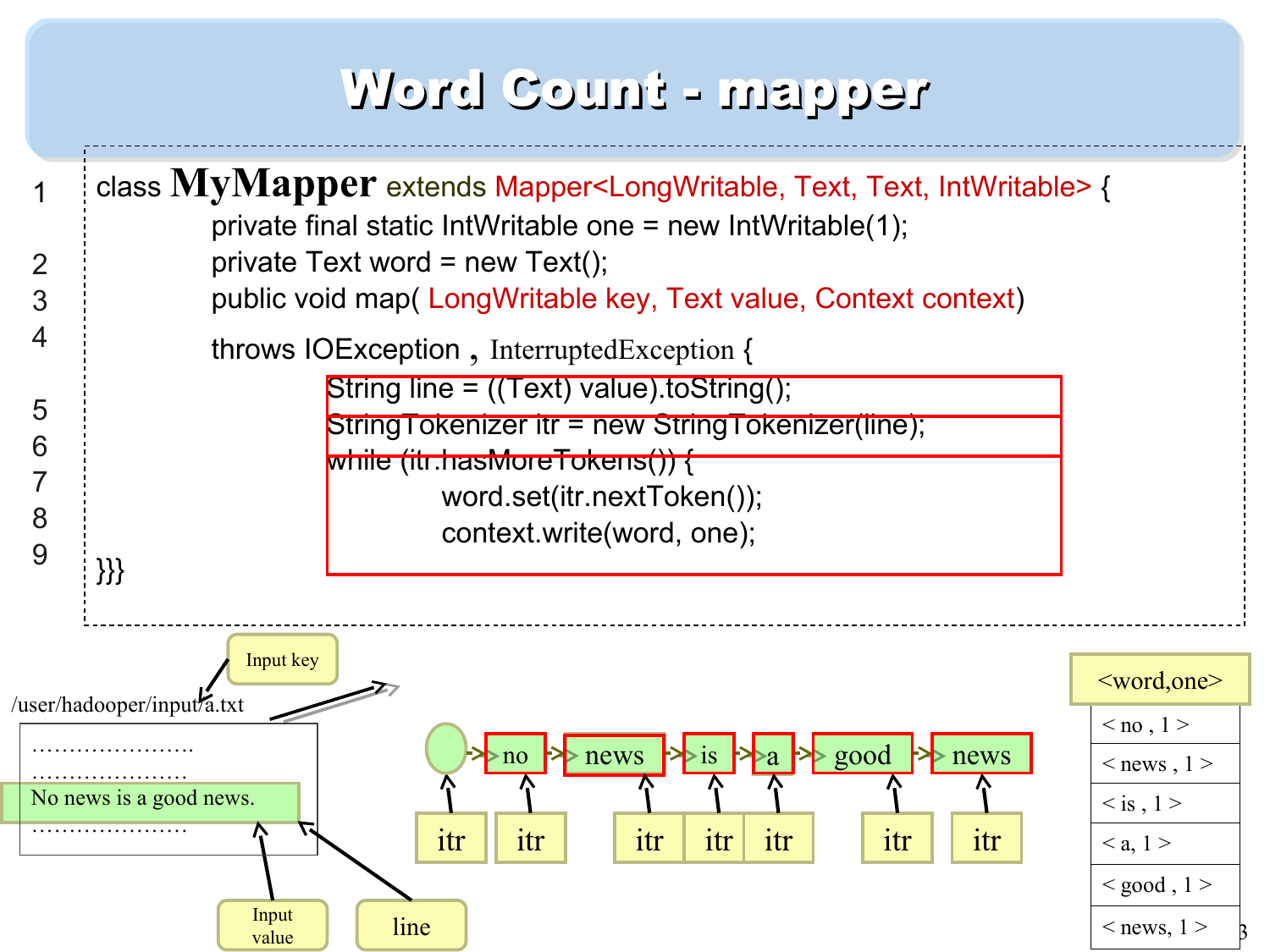#### Word Count - reducer

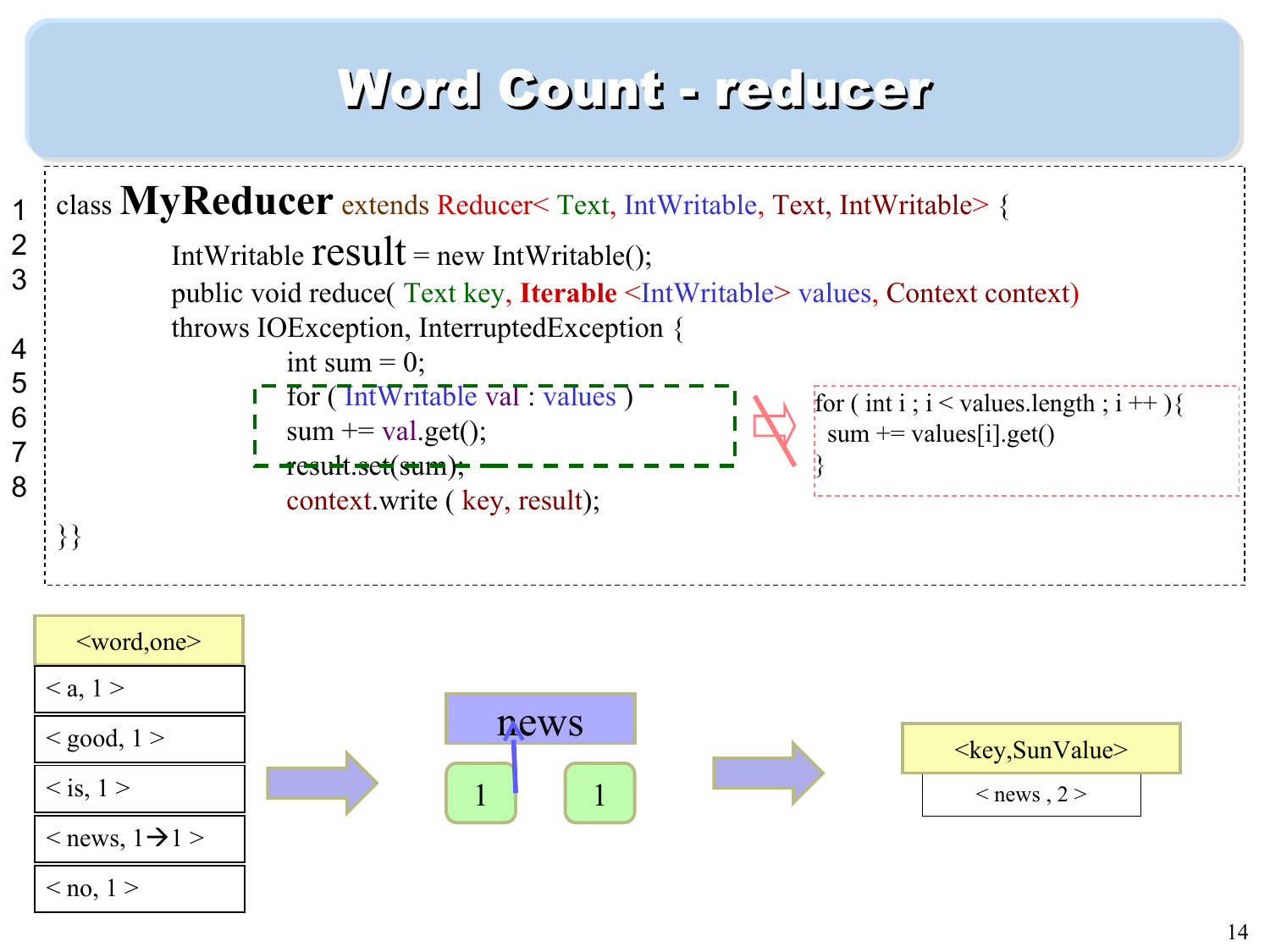#### Word Count – main program

```
Class WordCount{
main()
   Configuration conf = new Configuration();
   Job job = new Job(conf, "job name" );
   job.setJarByClass(thisMainClass.class);
   job.setMapperClass(MyMapper.class);
   job.setReduceClass(MyReducer.class);
   FileInputFormat.addInputPaths(job, new Path(args[0]));
   FileOutputFormat.setOutputPath(job, new Path(args[1]));
   job.waitForCompletion(true);
```
**}}**